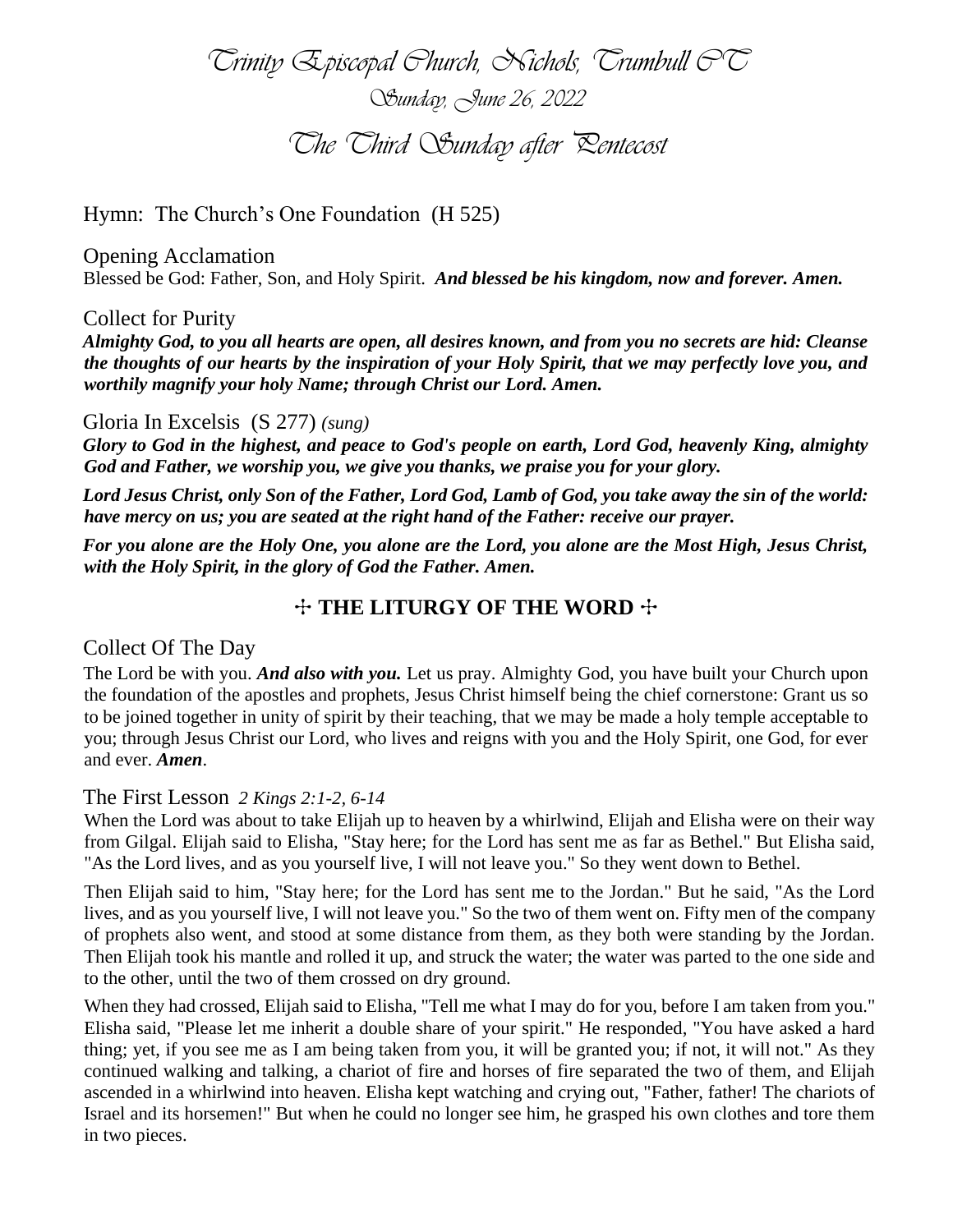He picked up the mantle of Elijah that had fallen from him, and went back and stood on the bank of the Jordan. He took the mantle of Elijah that had fallen from him, and struck the water, saying, "Where is the Lord, the God of Elijah?" When he had struck the water, the water was parted to the one side and to the other, and Elisha went over.

Psalm 77 *(Congregation invited to join choir on alternate verses)*

I will cry a/loud to God;\* I will cry aloud, and / he will hear me.

In the day of my trouble I / sought the LORD; $*$ my hands were stretched out by night and did not tire; I refused / to be comforted.

I will remember the works of the / LORD,\* and call to mind your won/ders of old time.

I will meditate on / all your acts\* and pon/der your mighty deeds.

Your way, O God, is / holy;\* who is so great a / god as our God?

You are the God who works / wonders\* and have declared your power a/mong the peoples.

By your strength you have redeemed your / people,\* the children of Ja/cob and Joseph.

The waters saw you, O God; the waters saw you and / trembled;\* the very / depths were shaken.

The clouds poured out water; the skies / thundered;\* your ar/rows flashed to and fro;

The sound of your thunder was in the whirlwind; your lightnings lit / up the world;\* the earth / trembled and shook.

Your way was in the sea, and your paths in the great / waters,\* yet your foot/steps were not seen.

You led your people / like a flock\* by the hand of Mo/ses and Aaron

The Second Lesson *Galatians 5:1, 13-25*

For freedom Christ has set us free. Stand firm, therefore, and do not submit again to a yoke of slavery.

For you were called to freedom, brothers and sisters; only do not use your freedom as an opportunity for self-indulgence, but through love become slaves to one another. For the whole law is summed up in a single commandment, "You shall love your neighbor as yourself." If, however, you bite and devour one another, take care that you are not consumed by one another.

Live by the Spirit, I say, and do not gratify the desires of the flesh. For what the flesh desires is opposed to the Spirit, and what the Spirit desires is opposed to the flesh; for these are opposed to each other, to prevent you from doing what you want. But if you are led by the Spirit, you are not subject to the law. Now the works of the flesh are obvious: fornication, impurity, licentiousness, idolatry, sorcery, enmities, strife, jealousy, anger, quarrels, dissensions, factions, envy, drunkenness, carousing, and things like these. I am warning you, as I warned you before: those who do such things will not inherit the kingdom of God.

By contrast, the fruit of the Spirit is love, joy, peace, patience, kindness, generosity, faithfulness, gentleness, and self-control. There is no law against such things. And those who belong to Christ Jesus have crucified the flesh with its passions and desires. If we live by the Spirit, let us also be guided by the Spirit.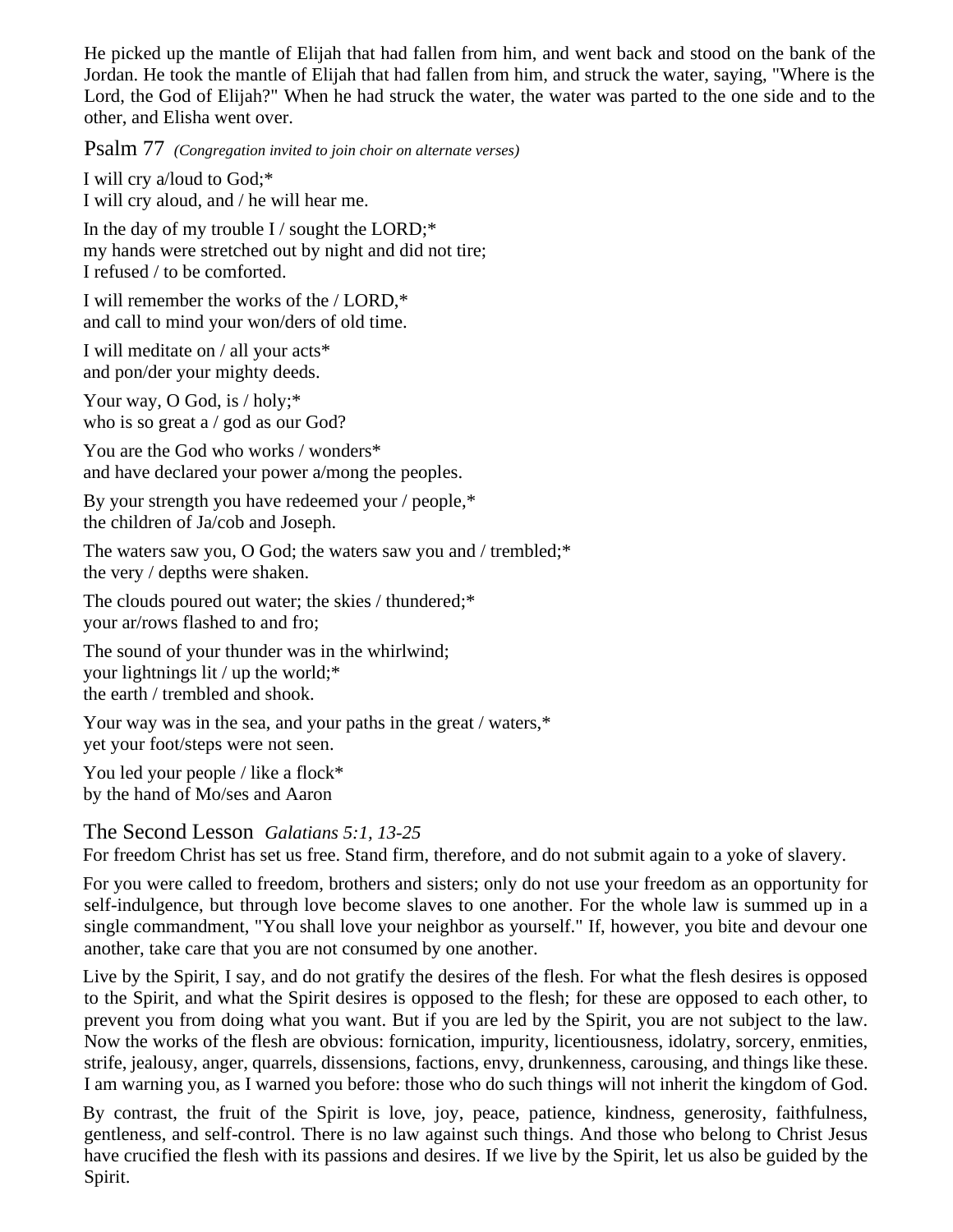Gradual Hymn: *REFRAIN Cantor intones, congregation repeats* Alleluia, Alleluia, Alleluia!

# The Gospel *Luke 9:51-62*

The Holy Gospel of our Lord Jesus Christ according to Luke. *Glory to you, Lord Christ.* When the days drew near for Jesus to be taken up, he set his face to go to Jerusalem. And he sent messengers ahead of him. On their way they entered a village of the Samaritans to make ready for him; but they did not receive him, because his face was set toward Jerusalem. When his disciples James and John saw it, they said, "Lord, do you want us to command fire to come down from heaven and consume them?" But he turned and rebuked them. Then they went on to another village.

As they were going along the road, someone said to him, "I will follow you wherever you go." And Jesus said to him, "Foxes have holes, and birds of the air have nests; but the Son of Man has nowhere to lay his head." To another he said, "Follow me." But he said, "Lord, first let me go and bury my father." But Jesus said to him, "Let the dead bury their own dead; but as for you, go and proclaim the kingdom of God." Another said, "I will follow you, Lord; but let me first say farewell to those at my home." Jesus said to him, "No one who puts a hand to the plow and looks back is fit for the kingdom of God."

The Homily

# The Nicene Creed

*We believe in one God, the Father, the Almighty, maker of heaven and earth, of all that is, seen and unseen. We believe in one Lord, Jesus Christ, the only Son of God, eternally begotten of the Father, God from God, Light from Light, true God from true God, begotten, not made, of one Being with the Father. Through him all things were made.* 

*For us and for our salvation he came down from heaven: by the power of the Holy Spirit he became incarnate from the Virgin Mary, and was made man. For our sake he was crucified under Pontius Pilate; he suffered death and was buried. On the third day he rose again in accordance with the Scriptures; he ascended into heaven and is seated at the right hand of the Father. He will come again in glory to judge the living and the dead, and his kingdom will have no end.* 

*We believe in the Holy Spirit, the Lord, the giver of life, who proceeds from the Father and the Son. With the Father and the Son he is worshiped and glorified. He has spoken through the Prophets. We believe in one holy catholic and apostolic Church. We acknowledge one baptism for the forgiveness of sins. We look for the resurrection of the dead and the life of the world to come. Amen.* 

# The Prayers of the People

With all our heart and with all our mind, let us pray to the Lord, saying "Lord, have mercy."

For the peace from above, for the loving-kindness of God, and for the salvation of our souls, let us pray to the Lord. *Lord, have mercy.*

For the peace of the world, for the welfare of the Holy Church of God, and for the unity of all peoples, let us pray to the Lord. *Lord, have mercy.*

For all clergy and people, let us pray to the Lord. *Lord, have mercy.*

For all in authority, let us pray to the Lord. *Lord, have mercy.*

For every city and community, and for those who live in them, let us pray to the Lord. *Lord, have mercy.*

For the good earth which God has given us, and for the wisdom and will to conserve it, let us pray to the Lord. *Lord, have mercy.*

For the aged and infirm, for the widowed and orphans, and for the sick and the suffering, let us pray to the Lord. *Lord, have mercy.*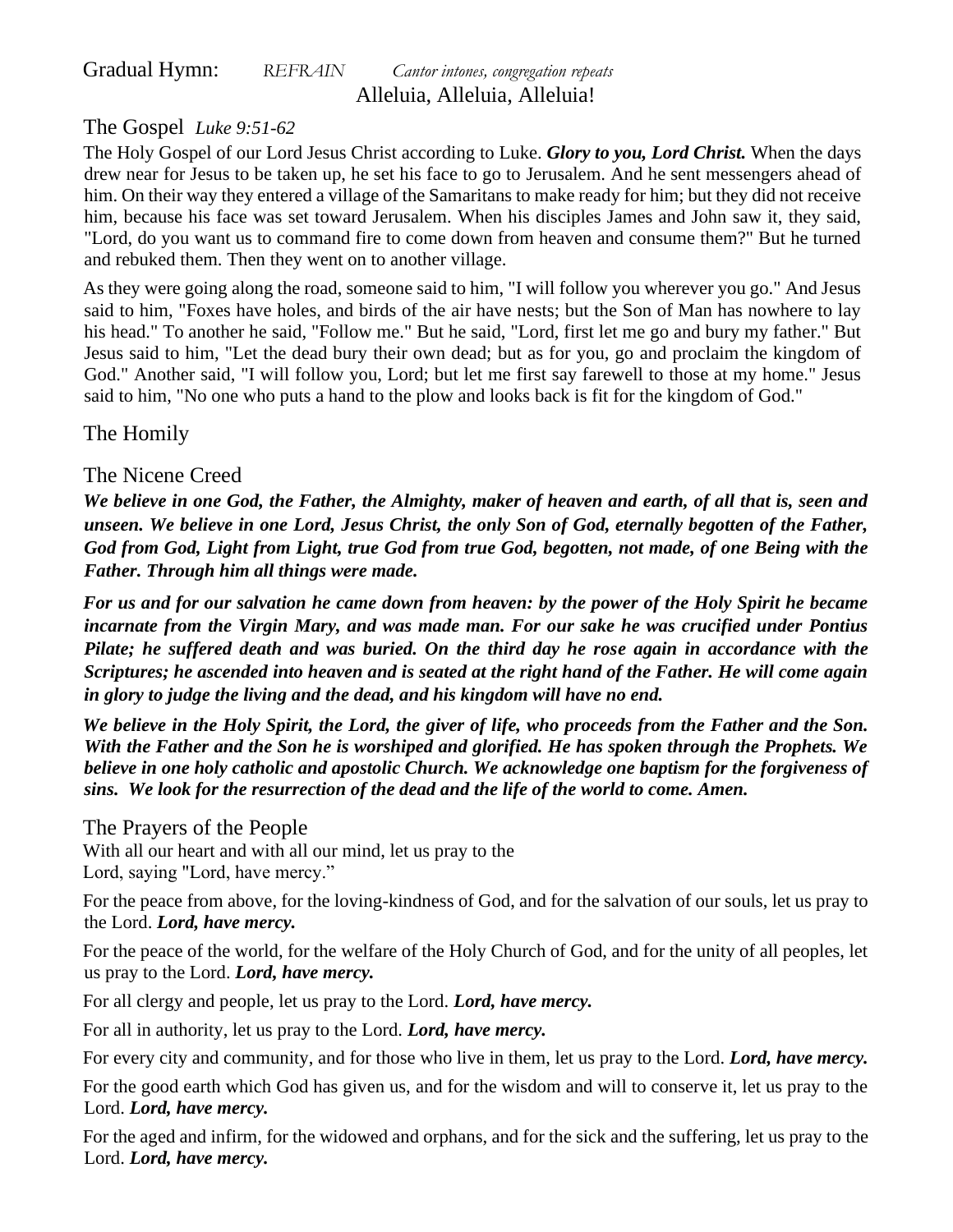For the poor and the oppressed, for the unemployed and the destitute, for prisoners and captives, and for all who remember and care for them, let us pray to the Lord. *Lord, have mercy.*

For all who have died in the hope of the resurrection, and for all the departed, let us pray to the Lord. *Lord, have mercy.*

For deliverance from all danger, violence, oppression, and degradation, let us pray to the Lord. *Lord, have mercy.*

For the absolution and remission of our sins and offenses, let us pray to the Lord. *Lord, have mercy.*

That we may end our lives in faith and hope, without suffering and without reproach, let us pray to the Lord. *Lord, have mercy.*

In the communion of saints, let us commend ourselves, and one another, and all our life, to Christ our God. *To thee, O Lord our God.*

Prayers for Transition *(Officiant and People)*

For the ECCT:

*Good and gracious God, we stand on the threshold of a new time for our diocese. As we cross that threshold hand in hand in thankfulness with our new Bishop-elect, Jeffrey Mello, pour upon us an abundance of your grace and guidance that together we may seek to be about the building up of your Kingdom in this place. We pray in the name of Jesus Christ our Lord. Amen*

For Trinity:

*Oh God, you know us better than we know ourselves. Guide us throughout our time of transition. Empower each one of us to use our unique gifts in ministry, to share openly and honestly our thoughts, to respect the opinions of others, and to encourage humility, patience, and joy. Instill in us a vision of the Church's family; that, guided by your Holy Spirit, we will be united in love and joyfully accomplish this mission, through Jesus Christ our Lord. Amen*

Prayer for the Lambeth Conference and Episcopal Church Triennial Convention

*O Lord and Ruler of all, please send your holy spirit upon those who gather for the General Convention of our Church and for the bishops of our communion as they gather in Lambeth. Guide them to discern your will and enable them to spread forth the Gospel. May they and we be infused with the Holy Spirit to act in your name. Amen*

Confession and Absolution

Let us confess our sins against God and our neighbor.

*Most merciful God, we confess that we have sinned against you in thought, word, and deed, by what we have done, and by what we have left undone. We have not loved you with our whole heart; we have not loved our neighbors as ourselves. We are truly sorry and we humbly repent. For the sake of your Son Jesus Christ, have mercy on us and forgive us; that we may delight in your will, and walk in your ways, to the glory of your Name. Amen.*

Almighty God have mercy on you, forgive you all your sins through our Lord Jesus Christ, strengthen you in all goodness, and by the power of the Holy Spirit keep you in eternal life. *Amen.*

The Peace The peace of the Lord be always with you. *And also with you.*

Welcome and Announcements

The Offertory Sentence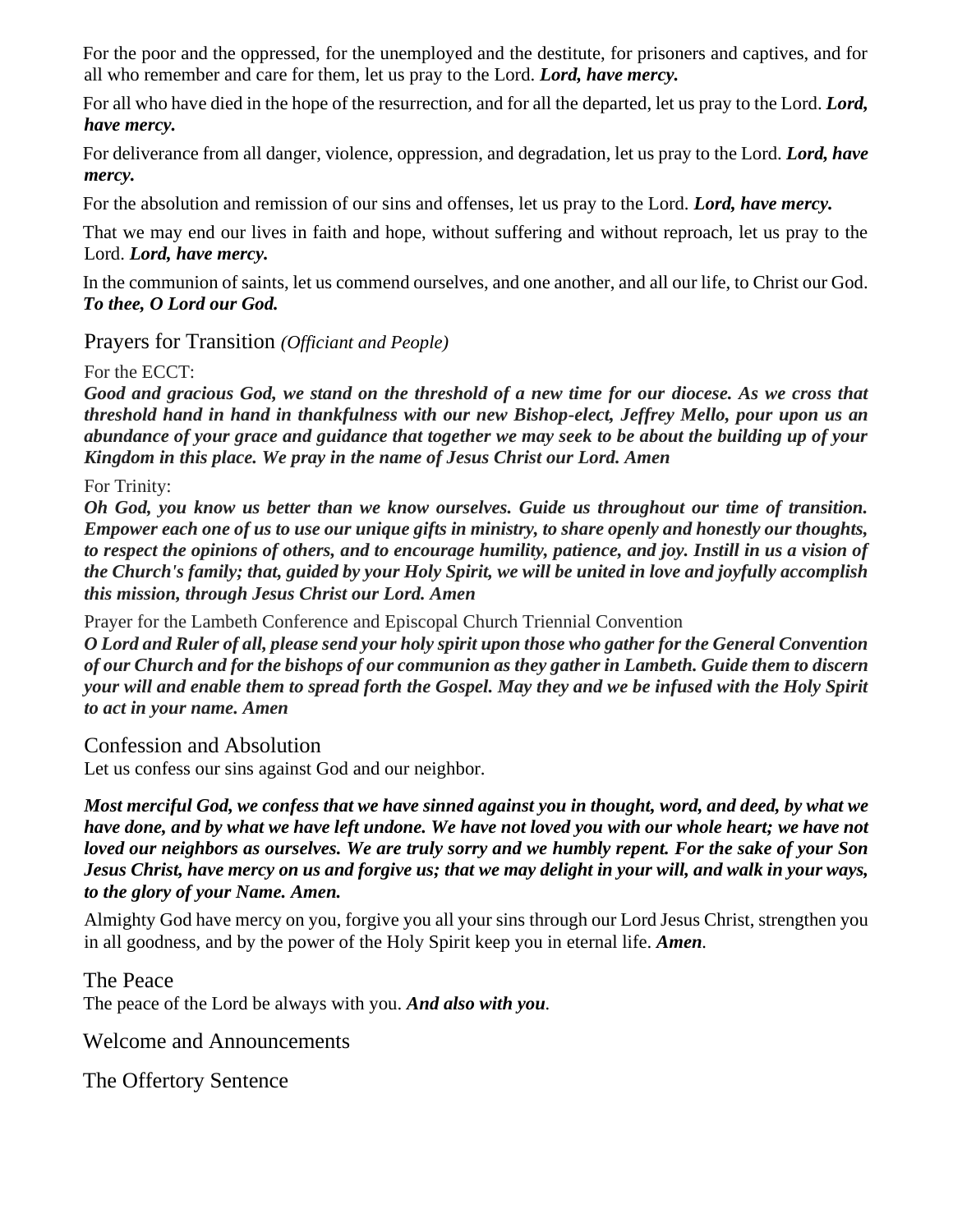# ✣ **THE HOLY EUCHARIST** ✣

The Offertory Hymn: Jesus Calls Us; O'er The Tumult (H 550)

*(to be sung)*

*Praise God, from whom all blessings flow; Praise him, all creatures here below; Praise him above, ye heav'nly hosts; Praise Father, Son, and Holy Ghost.*

## The Great Thanksgiving

The Lord be with you. *And also with you.* Lift up your hearts. *We lift them to the Lord.* Let us give thanks to the Lord our God. *It is right to give God thanks and praise* It is right, and a good and joyful thing, always and everywhere to give thanks to you, Father Almighty, For you are the source of light and life, you made us in your image, and called us to a new life in Jesus Christ our Lord. Therefore we praise you, joining our voices with Angels and Archangels and with all the company of heaven, who for ever sing this hymn to proclaim the glory of your Name:

## *Sanctus (Sung to Land of Rest)*

## *Holy, Holy, Holy Lord, God of power and might, heaven and earth are full of your glory. Hosanna in the highest. Blessed is he who comes in the name of the Lord. Hosanna in the highest. Hosanna in the highest.*

Holy and gracious Father: In your infinite love you made us for yourself, and, when we had fallen into sin and become subject to evil and death, you, in your mercy, sent Jesus Christ, your only and eternal Son, to share our human nature, to live and die as one of us, to reconcile us to you, the God and Father of all. He stretched out his arms upon the cross, and offered himself, in obedience to your will, a perfect sacrifice for the whole world.

On the night he was handed over to suffering and death, our Lord Jesus Christ took bread; and when he had given thanks to you, he broke it, and gave it to his disciples, and said, "Take, eat: This is my Body, which is given for you. Do this for the remembrance of me."

After supper he took the cup of wine; and when he had given thanks, he gave it to them, and said, "Drink this, all of you: This is my Blood of the new Covenant, which is shed for you and for many for the forgiveness of sins. Whenever you drink it, do this for the remembrance of me."

Therefore we proclaim the mystery of faith:

## *Christ has died. Christ is risen. Christ will come again.*

We celebrate the memorial of our redemption, O Father, in this sacrifice of praise and thanksgiving. Recalling his death, resurrection, and ascension, we offer you these gifts.

Sanctify them by your Holy Spirit to be for your people the Body and Blood of your Son, the holy food and drink of new and unending life in him. Sanctify us also that we may faithfully receive this holy Sacrament, and serve you in unity, constancy, and peace; and at the last day bring us with all your saints into the joy of your eternal kingdom.

All this we ask through your Son Jesus Christ: By him, and with him, and in him, in the unity of the Holy Spirit all honor and glory is yours, Almighty Father, now and for ever. *Amen.*

The Lord's Prayer And now, as our Savior Christ has taught us, we are bold to pray: *Our Father, who art in heaven, hallowed be thy Name, thy kingdom come, thy will be done, on earth as it is in heaven.*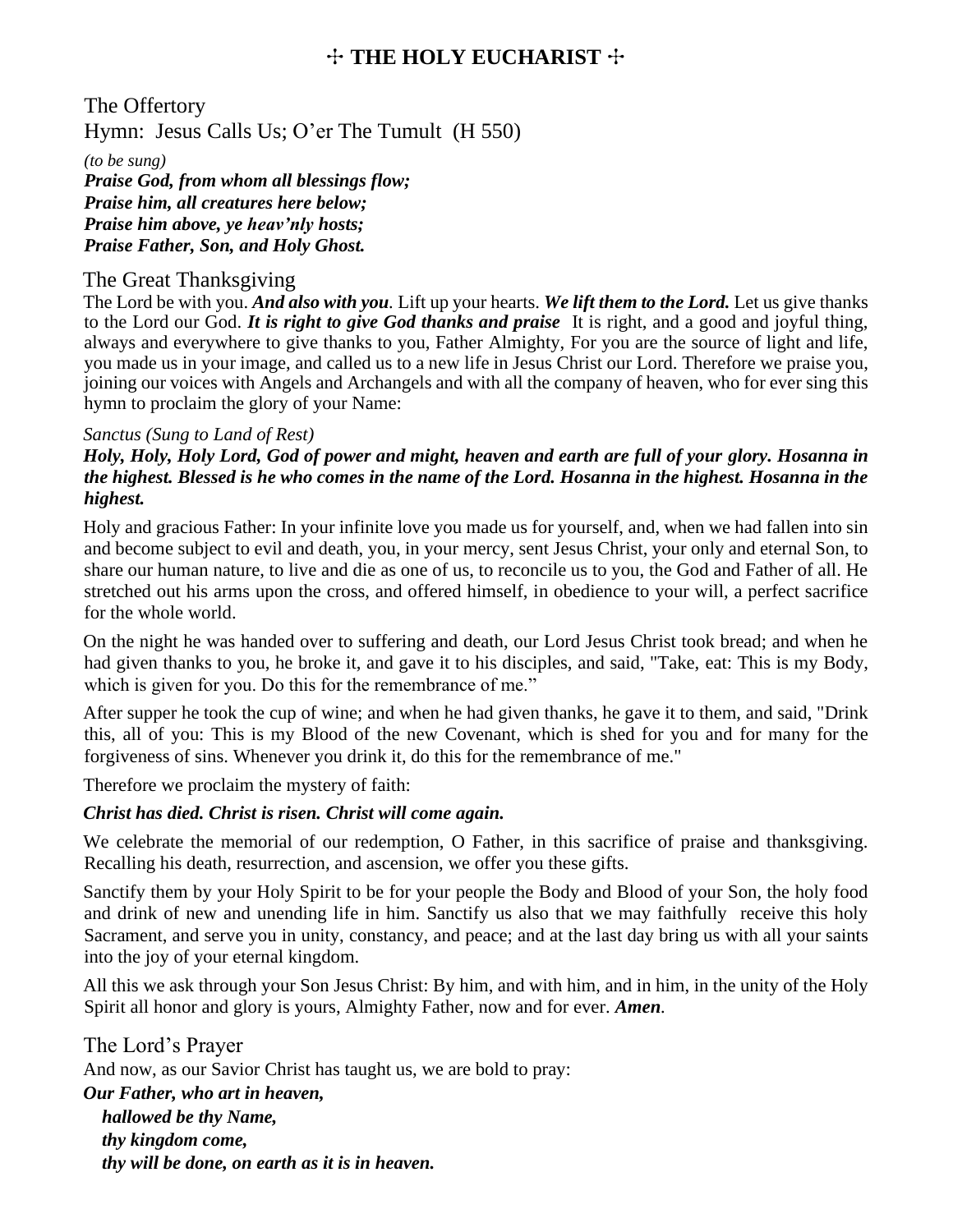*Give us this day our daily bread. And forgive us our trespasses, as we forgive those who trespass against us. And lead us not into temptation, but deliver us from evil. For thine is the kingdom, and the power, and the glory, for ever and ever. Amen.* 

The Breaking of the Bread Alleluia. Christ our Passover is sacrificed for us; *Therefore let us keep the feast. Alleluia.*

Fraction Anthem: Angus Dei (S 161) (*sung*) *Lamb of God, you take away the sins of the world: have mercy on us. Lamb of God, you take away the sins of the world: have mercy on us Lamb of God, you take away the sins of the worl: grant us peace.*

The Gifts of God for the People of God. Take them in remembrance that Christ lived, died and rose again for you, and feed on him in your hearts by faith, with thanksgiving.

The Communion Communion Hymn: Panis Angelicus – Franck *(organ)*

Prayer After Communion

*Eternal God, heavenly Father, you have graciously accepted us as living members of your Son our Savior Jesus Christ, and you have fed us with spiritual food in the Sacrament of his Body and Blood. Send us now into the world in peace, and grant us strength and courage to love and serve you with gladness and singleness of heart; through Christ our Lord. Amen.* 

The Blessing

Hymn: Lord, Whose Love Through Humble Service (H 610) *(tune: Hyfrodol)*

# The Dismissal

*The altar flowers this morning are given to the Glory of God.*

| The Rev. Peter Powell   |
|-------------------------|
| The Rev. Diane Peterson |
| Sam Sutter              |
| Simon Howes             |
| Donna Sutter            |
| <b>Herb Lazration</b>   |
| Robert Pitzschler       |
|                         |